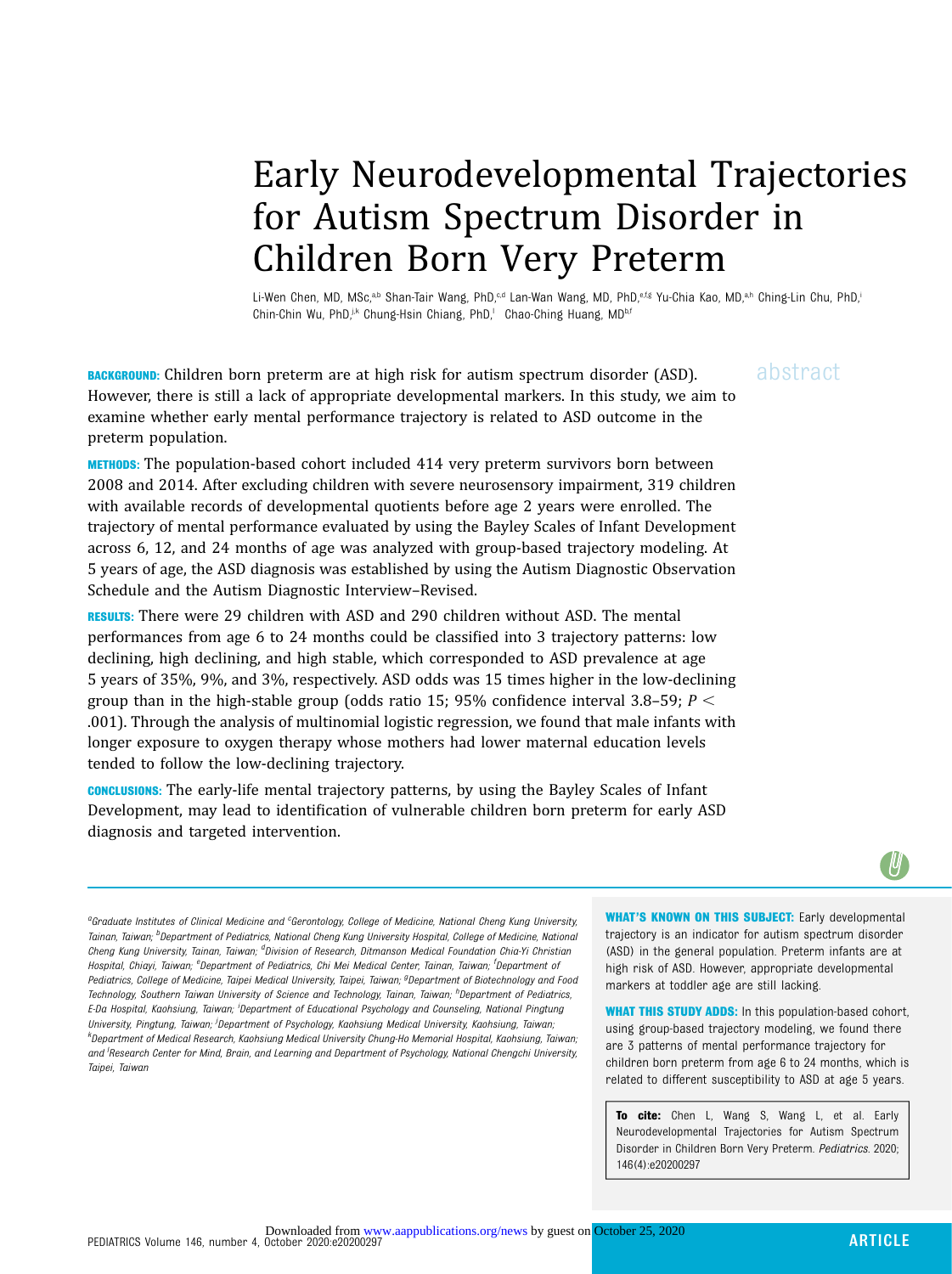Autism spectrum disorder (ASD) represents a spectrum of social communication deficits characterized by occurrence of restricted, repetitive behavioral patterns starting in early childhood.<sup>[1](#page-6-0)</sup> Early diagnosis for early intervention is considered a crucial factor for good outcomes for  $ASD<sup>2</sup> As$  $ASD<sup>2</sup> As$  $ASD<sup>2</sup> As$ the prevalence of ASD increases, it has raised concerns related to early detection through developmental surveillance in early life. $3,4$  Children born preterm have recently been recognized to be at high risk for ASD.<sup>[5,6](#page-6-0)</sup> However, several ASD screening tools, which are commonly administered in the general population, have failed to reveal accuracy in the preterm population at 18 to 36 months of age.<sup>[7](#page-6-0)–[10](#page-6-0)</sup> Hence, there is still a lack of appropriate developmental markers for early detection of ASD risk in toddlers who are born preterm.

In the term population, the developmental signature before 36 months of age is considered an early  $\sim$  ASD marker. $11-14$  $11-14$  $11-14$  An association between the neurodevelopmental trajectory and ASD risk has been validated in a general population cohort; however, this study did not include children born preterm.<sup>15</sup> Whether the early-life developmental trajectory contributes to the ASD risk in preterm populations remains unclear.

The Bayley Scales of Infant Development (BSID), which measures mental, language, and motor performance, is a widely used tool in the preterm population because of their high risk of neurodevelopmental impairment.[16,17](#page-6-0) However, the relationship between the early neurodevelopmental trajectory patterns evaluated by using the BSID and the ASD diagnosis in the preterm population is unknown. Group-based trajectory modeling (GBTM) has been applied to capture the heterogeneity of trajectory within study populations and also to facilitate a causal inference[.18](#page-7-0) Here, we used GBTM to examine the relationship between the longitudinal neurodevelopmental trajectory from age 6 to 24 months

(assessed with the BSID) and the universal ASD outcome (measured with the Autism Diagnostic Interview–Revised [ADI-R] and the Autism Diagnostic Observation Schedule [ADOS]) at 5 years of age in the preterm population in south Taiwan.<sup>[19](#page-7-0)–[25](#page-7-0)</sup> We hypothesized that the mental performance trajectory patterns and the associated neonatal risk factors are useful to characterize the early developmental markers of ASD in the preterm population.

#### **METHODS**

#### **Participants**

In total, 414 very preterm infants (birth weight  $\leq$ 1500 g; gestational age  $<$ 32 weeks) who survived to discharge from 2008 to 2014 from the 4 NICUs in medical centers of Tainan City in southern Taiwan were enrolled. The demographics, perinatal and neonatal risk factors, and morbidities were collected during the infants' hospitalization in the NICUs (Demographic Data and Risk Factors section of the [Supplemental](https://pediatrics.aappublications.org/lookup/suppl/doi:10.1542/peds.2020-0297/-/DCSupplemental/) [Information](https://pediatrics.aappublications.org/lookup/suppl/doi:10.1542/peds.2020-0297/-/DCSupplemental/)). After discharge, the very preterm survivors were longitudinally followed-up for neurodevelopmental status in a single outpatient clinic at the university hospital.

Among the 414 preterm survivors, 360 (87%) could be followed-up to age 5 years ([Supplemental Fig 3\)](https://pediatrics.aappublications.org/lookup/suppl/doi:10.1542/peds.2020-0297/-/DCSupplemental/). The demographics of the children who missed the follow-up are shown in [Supplemental Table 4.](https://pediatrics.aappublications.org/lookup/suppl/doi:10.1542/peds.2020-0297/-/DCSupplemental/) After excluding the preterm children who had cerebral palsy ( $n = 24$ ), hearing impairment  $(n = 5)$ , or congenital malformation  $(n = 7)$  for the confounding effect of concomitant neurologic disorders, 324 children were used for analysis (Criteria of Exclusion section of the [Supplemental Information](https://pediatrics.aappublications.org/lookup/suppl/doi:10.1542/peds.2020-0297/-/DCSupplemental/)).<sup>[26](#page-7-0),[27](#page-7-0)</sup> This study was approved by the university hospital's institutional review board. For each subject, informed consent was obtained from the parents during the hospitalization and at the followup visit.

#### Neurodevelopment Assessment at Age 6, 12, and 24 Months

At the follow-ups at 6, 12, and 24 months' corrected age, child psychologists evaluated the children's neurodevelopment using the Bayley Scales of Infant Development, Second Edition (BSID-II) for children born before 2011 and the Bayley Scales of Infant and Toddler Development, Third Edition (BSID-III) for those born after 2011. The BSID-II produces 2 composite scores: a mental developmental index (MDI) to assess cognition and language and a psychomotor developmental index for motor skills. The BSID-III has 3 composite scores: cognition, language, and motor function (BSID Scores section of the [Supplemental Information\)](https://pediatrics.aappublications.org/lookup/suppl/doi:10.1542/peds.2020-0297/-/DCSupplemental/). The cognition and language composite scores of the BSID-III were converted into the predicted MDI according to the algorithm proposed by Moore et  $al^{28}$  for analysis. The predicted MDI converted from the BSID-III cognition and language scores, along with the MDI in the BSID-II, was used for a trajectory analysis to represent the mental performance of these preterm children.

#### Assessments of Cognitive Function and ASD at Age 5 Years

At age 5 years, cognitive function was evaluated by using the Wechsler Preschool and Primary Scale of Intelligence, Revised for children born before 2012 and the Wechsler Preschool and Primary Scale of Intelligence, Fourth Edition for those born after 2012. ASD diagnosis was made according to the Diagnostic and Statistical Manual of Mental Disorders, Fifth Edition, ADI-R, and ADOS, First Edition[.1](#page-6-0)[,21,22](#page-7-0) The team for the ASD evaluation was supervised by C.-H.C., an ASD specialist who received research training and research certification in the United States. $24,25$  The psychologists performing the ADOS and the ADI-R were blinded to their previous neurodevelopmental scores. The diagnosis of ASD was established after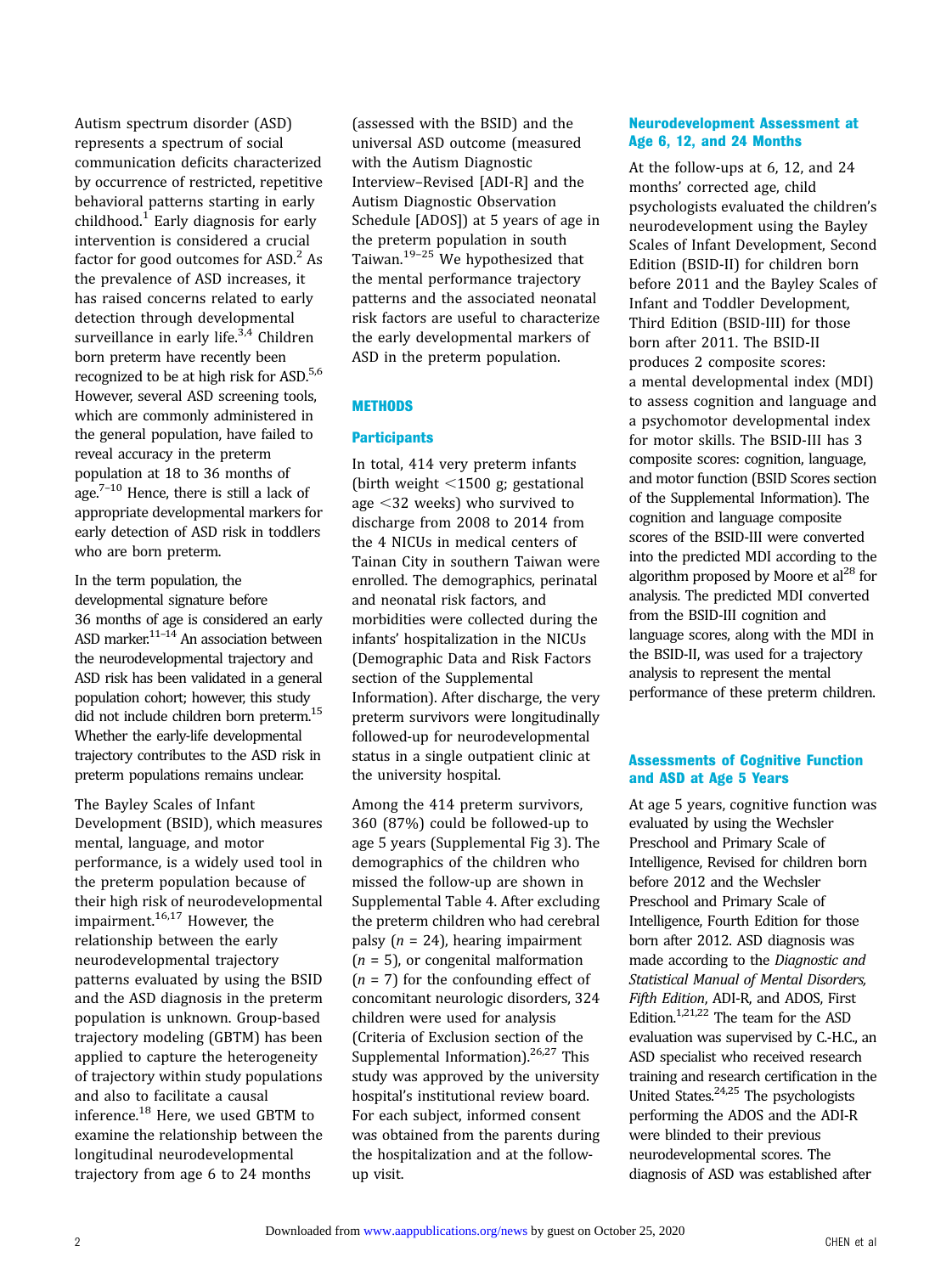a thorough discussion of the results of the diagnostic assessments by the team.

Module 3 of the ADOS was performed.[22](#page-7-0) The cutoffs for ASD in the domains of communication and social interaction and the communication and social interaction total score were 2, 4, and 7, respectively. However, when interactions could not be elicited by tasks in module 3, examiners would use module 2 or 1 for appropriate evaluations. The ASD symptom severity was represented by the ADOS severity scores (including social-affect deficits, restricted, repetitive behaviors, and a total score), and the ADI-R scores included qualitative abnormalities in reciprocal social interaction (domain A); qualitative abnormalities in communication (domain B); restricted, repetitive, and stereotyped behavioral patterns (domain C); and abnormality in development evident at or before age 36 months (domain D) (The ADOS Severity Scores and the ADI-R Score section of the [Supplemental](https://pediatrics.aappublications.org/lookup/suppl/doi:10.1542/peds.2020-0297/-/DCSupplemental/) [Information\)](https://pediatrics.aappublications.org/lookup/suppl/doi:10.1542/peds.2020-0297/-/DCSupplemental/)[.21](#page-7-0),[22,29](#page-7-0)–[31](#page-7-0)

#### Statistical Analysis

Mental performance represented by the MDI from the BSID-II and the cognition and language scores from the BSID-III at age 6, 12, and 24 months were analyzed by using GBTM to classify homogeneous trajectory clusters without a priori assignment of  $ASD$ <sup>18,32</sup> Fit criterion assessment plots were employed to select the best model fit for further analysis. $33$  The Bayesian information criterion and the Akaike information criterion were used for model selection. Association of trajectory groups and ASD was analyzed by using a logistic regression with a Firth approximation.<sup>34</sup> A stepwise multinomial logistic regression was applied to select the important risk factors for the mental performance trajectories at an entry P value of .1 and a stay  $P$  value of .15.<sup>35</sup> Bootstrapping with 10 repeated samples was then used to compare the subsets of the selected variables by using the averaged Akaike information

criterion and the Bayesian information criterion[.36](#page-7-0) Risk factors were used to predict the attribution of trajectory groups by the multinomial logistic regression and multiclass receiver operating characteristic curves[.37](#page-7-0) The association between the mental developmental trajectory groups with ASD was analyzed by using a multinomial logistic regression adjusted for the selected risk factors in the best fit model.<sup>38</sup> The 5-year-old cognition and ASD symptoms among the trajectory groups were compared by using the Kruskal-Wallis test and the Dunn's post hoc comparison. A statistical analysis was performed by using GraphPad Prism 5, SPSS software version 17.0 (SPSS Inc, Chicago, IL), SAS software version 9.2 (SAS Institute, Inc, Cary, NC), and the R project version 3.6.1.

#### **RESULTS**

Among the 324 children born preterm followed-up at 5 years of age, 30 were diagnosed with ASD and 294 did not have ASD. Serial BSID data from age 6 to 24 months were available in 319 children (BSID-II:  $n =$ 132; BSID-III:  $n = 187$ ), including 29 children with ASD and 290 without ASD. The ADI-R and ADOS scores of the 29 children with ASD are shown in [Supplemental Figs 4](https://pediatrics.aappublications.org/lookup/suppl/doi:10.1542/peds.2020-0297/-/DCSupplemental/) and [5.](https://pediatrics.aappublications.org/lookup/suppl/doi:10.1542/peds.2020-0297/-/DCSupplemental/) Scores in domain D of the ADI-R revealed that 86% (25 of 29) of the children with ASD had ASD-related developmental problems at or before 36 months of age.

GBTM was used to examine the mental performance trajectory of these children across the period of 6 to 24 months. According to the Bayesian information criterion and the Akaike information criterion, a quadratic shape revealed a better fit [\(Supplemental Table 5\)](https://pediatrics.aappublications.org/lookup/suppl/doi:10.1542/peds.2020-0297/-/DCSupplemental/). However, the model fits for the 3- and 4 group classifications were similar. For the purpose of the appropriateness of the estimated sample size, we selected the 3-group trajectory model for further analysis [\(Supplemental Table 6](https://pediatrics.aappublications.org/lookup/suppl/doi:10.1542/peds.2020-0297/-/DCSupplemental/)).

The 3-trajectory classification indicated the patterns of lowdeclining ( $n = 23$ ; 7%), high-declining  $(n = 198; 62\%)$ , and high-stable  $(n =$ 98; 31%) mental performance dynamics [\(Fig 1](#page-3-0)). The high-stable group maintained normal and stable mental development across time, whereas both the low-declining and high-declining groups showed quadratic changes in mental performance with time. The 3 trajectory groups started at different intercepts at 6 months of age (high stable  $[93.8] >$ high declining  $[89.6] >$  low declining [72.7]). By 12 months of age, the lowdeclining group still had the worst mental performance (high stable [94.8]  $=$  high declining [90.3]  $>$  low declining [79.6]), but the mental scores of the high-declining and high-stable groups became indistinguishable. It was between age 12 and 24 months that the mental abilities of the high-declining and high-stable groups started to diverge. By 24 months of age, the highstable group performed significantly better than the other 2 groups (high stable  $[96.9] >$  high declining  $[79.7] =$ low declining [59.1]).

The ASD prevalence rates revealed a gradient of changes across the 3 trajectory groups: as high as 35% in the low-declining group, 9% in the high-declining group, and 3% in the high-stable group ([Fig 2](#page-3-0)). Compared with the high-stable group, the lowdeclining group had 15 times higher odds of ASD (odds ratio 15; 95% confidence interval [CI] 3.8-59;  $P <$ .001). The high-declining group also had a higher prevalence of ASD, although the odds did not reveal statistical differences (odds ratio 2.9; 95% CI 0.9-9.3;  $P = .08$ ).

Among the 70 children whose 6 month mental scores were  $\leq$ 85, 18 children exhibited improved mental scores  $>85$ , whereas the other 52 children did not by 24 months of age. None of the children with improved mental scores developed ASD at 5 years of age, in contrast to the 23%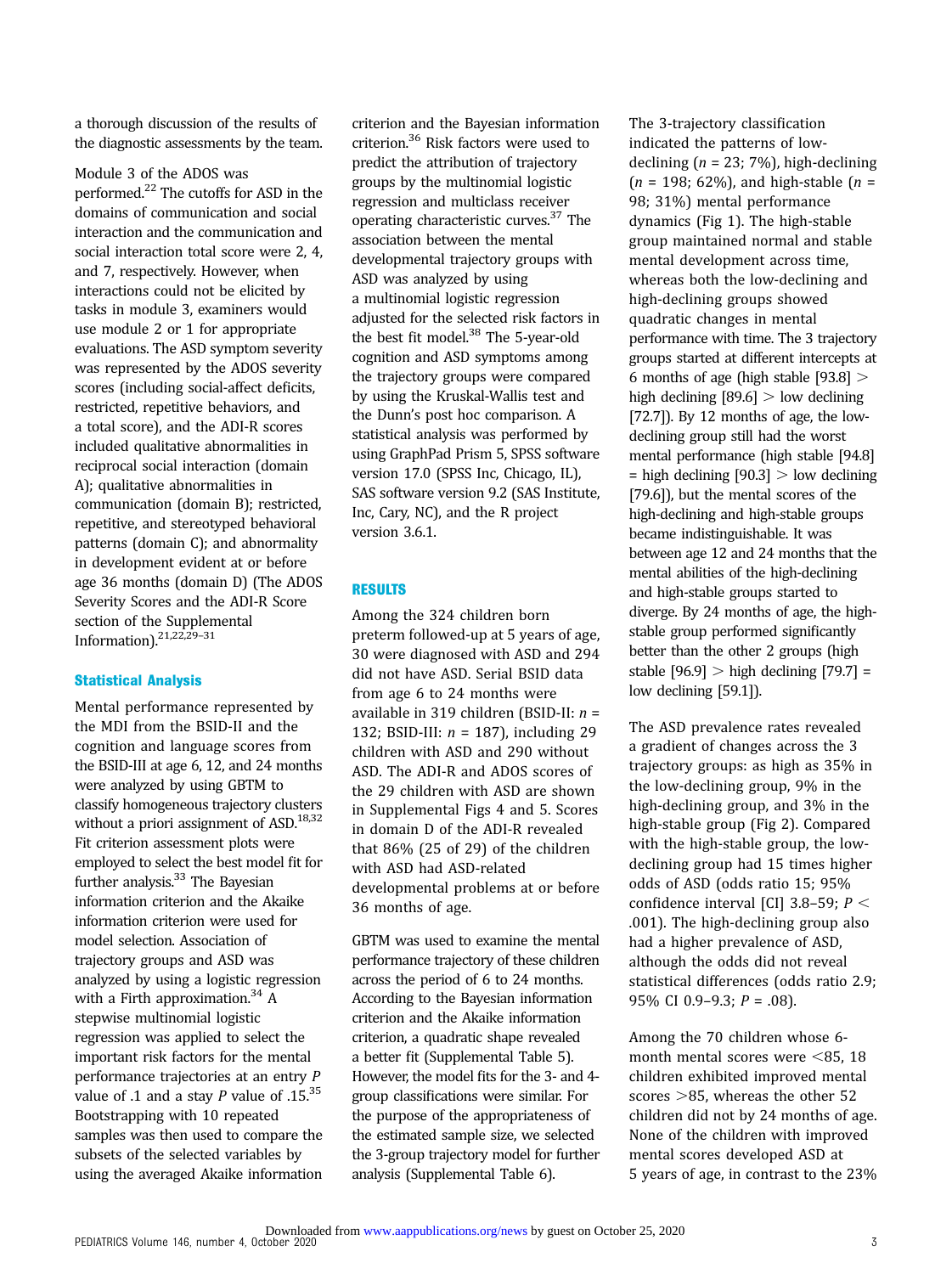<span id="page-3-0"></span>

#### FIGURE 1

The trajectory patterns of mental performance from 6 to 24 months of age. The mental performance trajectory was classified into 3 trajectory groups: low-declining group ( $n = 23$  [7%]), high-declining group ( $n = 198$  [62%]), and high-stable group ( $n = 98$  [31%]). The dotted lines represent 95% Cls.

(12 of 52) children without improvement who did develop ASD.

From the low-declining to highdeclining group and up to the highstable group, the children who showed inferior mental performance tended to comprise more boys and higher rates of lower gestational age, smaller birth weight, small for gestation age, and lower maternal education (Table 1). These children with lower mental performance were significantly more prone to have a longer duration on oxygen therapy, a higher rate of chronic lung disease, and a greater length of



#### FIGURE 2

The ASD prevalence at age 5 years among the 3 mental performance trajectory groups across 6 to 24 months of age. ASD was most prevalent in the low-declining group (35%), followed by the high-declining group (9%) and the highstable group (3%). The low-declining group had significantly higher odds of ASD than the highstable group (odds ratio 15; 95% CI 3.8–59;  $P < .001$ ).

hospitalization. A multivariate regression with bootstrapping using stepwise selection revealed that 3 risk factors, sex, maternal educational status, and duration on oxygen therapy, significantly affected the patterns of mental trajectory that led to different rates of ASD at age 5 years (Table 2). As days on oxygen extended, the likelihood for the lowdeclining trajectory increased, whereas that for the high-stable trajectory decreased [\(Supplemental Fig 6\)](https://pediatrics.aappublications.org/lookup/suppl/doi:10.1542/peds.2020-0297/-/DCSupplemental/). The area under the receiver operating characteristic curve was 0.74 by using the 3 risk factors to predict the development of the low-declining trajectory [\(Supplemental Fig 7](https://pediatrics.aappublications.org/lookup/suppl/doi:10.1542/peds.2020-0297/-/DCSupplemental/)).

A multinomial logistic regression model was used to elucidate the roles of the 3 risk factors associated with the mental performance trajectory from age 6 to 24 months and the occurrence of ASD at age 5 years (Table 3). After adjustment, maternal educational status and the duration on oxygen therapy became less significant to the odds of ASD, revealing that their mediations to ASD were dependent on the effects of

TABLE 1 Differences in Demographic Data and Neonatal Morbidities Among the 3 Mental Performance Trajectory Groups

|                                                                                            | Low-Declining<br>Group<br>$(n = 23)$ | High-Declining<br>Group<br>$(n = 198)$ | High-Stable<br>Group<br>$(n = 98)$ |
|--------------------------------------------------------------------------------------------|--------------------------------------|----------------------------------------|------------------------------------|
| Demographics                                                                               |                                      |                                        |                                    |
| Male sex, $a$ n (%)                                                                        | 18 (78)                              | 112 (57)                               | 38 (39)                            |
| Gestational age, <sup>a</sup> wk, mean (SD)                                                | 27(3)                                | 28(2)                                  | 29(2)                              |
| Birth wt, $^a$ g, mean (SD)                                                                | 922 (235)                            | 1076 (254)                             | 1141 (225)                         |
| Maternal age, y, mean (SD)                                                                 | 31(5)                                | 32(5)                                  | 32(4)                              |
| Paternal age, y, mean (SD)                                                                 | 36 (7)                               | 34 (5)                                 | 35 (4)                             |
| Maternal education, university and graduate<br>school, $n$ (%)                             | 5(22)                                | 60 (30)                                | 43 (44)                            |
| Paternal education, university and graduate school,<br>n(%)                                | 8(35)                                | 79 (40)                                | 43 (44)                            |
| Neonatal morbidities                                                                       |                                      |                                        |                                    |
| Small for gestational age, <sup>a</sup> n (%)                                              | 10(44)                               | 38 (19)                                | 17 (17)                            |
| Intraventricular hemorrhage, grades 1 and 2, $n$ (%)                                       | 2(9)                                 | 34 (17)                                | 24 (25)                            |
| Intraventricular hemorrhage, grades $\overline{3}$ and $\overline{4}$ , $\overline{n}$ (%) | 1(4)                                 | 8(4)                                   | 6(6)                               |
| Cystic periventricular leukomalacia, n (%)                                                 | 1(4)                                 | 3(2)                                   | 0(0)                               |
| Hemodynamically significant patent ductus<br>arteriosus, $n$ (%)                           | 8(35)                                | 87 (44)                                | 33 (34)                            |
| Blood culture-proven sepsis, n (%)                                                         | 5(22)                                | 26 (13)                                | 19 (19)                            |
| Necrotizing enterocolitis, $n$ (%)                                                         | 2(9)                                 | 12(6)                                  | 4(4)                               |
| Chronic lung disease, <sup>a</sup> $n$ (%)                                                 | 16 (70)                              | 133 (67)                               | 49 (50)                            |
| Retinopathy of prematurity, <sup>d</sup> $n$ (%)                                           | 12 (52)                              | 81(41)                                 | 42 (43)                            |
| Steroids for chronic lung disease, n (%)                                                   | 2(9)                                 | 15(8)                                  | 5(5)                               |
| NSAIDs for patent ductus arteriosus, $n$ (%)                                               | 7(30)                                | 87 (44)                                | 31 (32)                            |
| Duration on oxygen therapy, <sup>a</sup> d, mean (SD)                                      | 63 (43)                              | 44 (26)                                | 35 (24)                            |
| Length of hospitalization, <sup>a</sup> d, mean (SD)                                       | 85 (36)                              | 65 (25)                                | 60 (22)                            |

NSAID, nonsteroidal antiinflammatory drug.

<sup>a</sup> Differences with statistical significances among the 3 trajectory groups.

**b** Patent ductus arteriosus requiring medical or surgical treatments.

c Including stage IIA and above.

d Including stage I and above.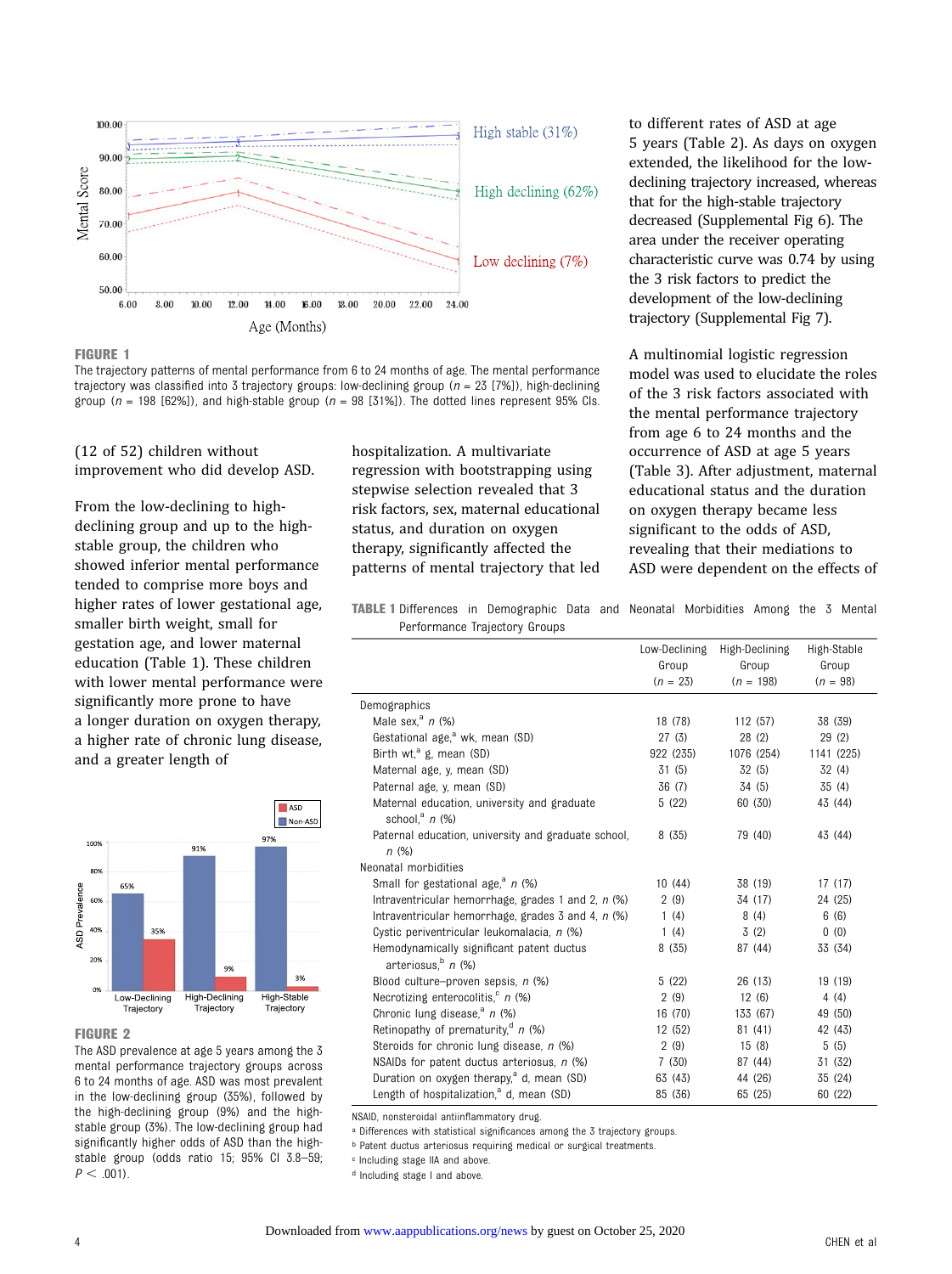TABLE 2 Multivariate Analysis of Demographics and Neonatal Morbidities on Trajectory Membership (the High-Stable Group Served as the Reference)

| Risk Factors                                          |               | Low-Declining Group |        |               | High-Declining Group |      |  |
|-------------------------------------------------------|---------------|---------------------|--------|---------------|----------------------|------|--|
|                                                       | 0dds<br>Ratio | 95% CI              | Ρ      | abb0<br>Ratio | 95% CI               | P    |  |
| Male sex                                              | 7.3           | $22 - 243$          | .001   | 2.1           | $1.3 - 3.6$          | .004 |  |
| Maternal education, university and<br>graduate school | 0.3           | $01 - 0.9$          | .03    | 0.5           | $0.3 - 0.8$          | .008 |  |
| Duration on oxygen therapy, d                         | 1.04          | 1 02–1 05           | < 0.01 | 1.02          | 1 004–1 03           | .006 |  |

the mental performance trajectory. In contrast, sex remained significant, suggesting its direct influence on ASD odds.

At age 5 years, the 3 mental trajectory groups had significant differences in mental capabilities and autistic behavior [\(Supplemental Table 7](https://pediatrics.aappublications.org/lookup/suppl/doi:10.1542/peds.2020-0297/-/DCSupplemental/)). Mental abilities, including general IQ, verbal communication skill, and visual spatial performance, varied among the 3 trajectory groups. In addition, the ADOS severity scores and ADI-R scores for ASD revealed that the low-declining group had significantly higher scores in every domain, indicating more severe autistic behaviors related to social communication and restricted, repetitive behaviors than in the other 2 groups.

#### **DISCUSSION**

We examined the ASD risk at 5 years of age in children born preterm with different mental trajectory patterns from age 6 to 24 months using BSID examinations. We found 3 distinct trajectory patterns, and the lowdeclining pattern was associated the highest ASD odds. The vulnerable trajectory pattern for ASD tended to be from male infants, with higher rates of lower maternal education levels and prolonged use of oxygen therapy. Our findings suggest that an early mental developmental trajectory is useful to characterize the differential risk for ASD outcome and that demographic and neonatal risk factors contribute to the trajectory, leading to higher ASD vulnerability.

The evolution of mental ability is better defined by longitudinal assessments than a cross-sectional evaluation.<sup>39</sup> In our study, we classified the mental performance trajectory of children born preterm from age 6 to 24 months using GBTM and then associated the trajectory pattern to the ASD odds at 5 years of age. Because the heterogeneity of mental development existed in both the children with ASD and the children without ASD, our results provided a different perspective on ASD susceptibility based on the

TABLE 3 Mediation Effects of Risk Factors on the Association Between Trajectory Classification and ASD

|                                                       | Estimate | <b>SE</b> | Wald<br>$\chi^2$<br>Test | P       | abb0<br>Ratio | 95% CI       |
|-------------------------------------------------------|----------|-----------|--------------------------|---------|---------------|--------------|
| Factors predicting ASD                                |          |           |                          |         |               |              |
| Low-declining trajectory <sup>a</sup>                 | 2.5      | 0.8       | 9.8                      | .002    | 11.8          | $2.5 - 55.2$ |
| High-declining trajectory <sup>a</sup>                | 0.9      | 0.7       | 2.0                      | $\cdot$ | 2.5           | $0.7 - 9.0$  |
| Male sex                                              | 1.0      | 0.5       | 4.3                      | .04     | 2.8           | $1.1 - 7.3$  |
| Maternal education, university and<br>graduate school | $-0.2$   | 0.4       | 0.1                      | .7      | 0.8           | $0.4 - 2.0$  |
| Duration on oxygen therapy                            | 0.007    | 0.007     | 0.9                      | .3      | 1.007         | 0.993-1.021  |
| Overall model                                         | $-4.1$   | 0.8       | 28.4                     | < 0.01  |               |              |
|                                                       |          |           |                          |         |               |              |

—, not applicable.

a Compared with the high-stable group.

dynamic patterns of neurodevelopment in preterm infants.

The BSID has been applied extensively in the preterm population.  $16,17$  $16,17$  $16,17$ However, corresponding the BSID results to future ASD susceptibility has not been reported. Because the validity of ASD screening tools has not yet been confirmed for the preterm population at toddler age, the mental performance trajectory provided by the BSID may give alerts to ASD concerns. Clinicians and parents may put emphasis on the behavioral aspect in the child born preterm who shows a consistently low or a declining mental trajectory.

The trajectory of early language and nonverbal cognitive development has been recognized as a risk indicator in term children.<sup>[11](#page-6-0)</sup> Children with ASD exhibit slower acquisition of both verbal and nonverbal skills, leading to a dramatic decline in the composite IQ score during the second year of life.[11,12](#page-6-0),[14](#page-6-0),[15,](#page-6-0)[40](#page-7-0) However, the hypothesis has not been tested in children born preterm. Our finding of the association between mental performance trajectories and future ASD odds suggests that the early mental developmental trajectory may serve as a marker for ASD in preterm populations.

Early interventions to enhance person-environment fit is crucial to good outcomes in children with ASD.<sup>[2](#page-6-0),[41](#page-7-0),[42](#page-7-0)</sup> The mental trajectory findings suggested that ASD can be suspected by 24 months of age. In addition, most children with ASD had evident developmental problems at or before 36 months of age according to our ADI-R scores. Taken together, our study indicates the possibility of ASD diagnosis at a younger age in preterm populations.

A study on term siblings with ASD revealed that the developmental trajectory of children with ASD began to deviate from 14 to 24 months of age. $12$  The cognitive trajectory in a general population also identified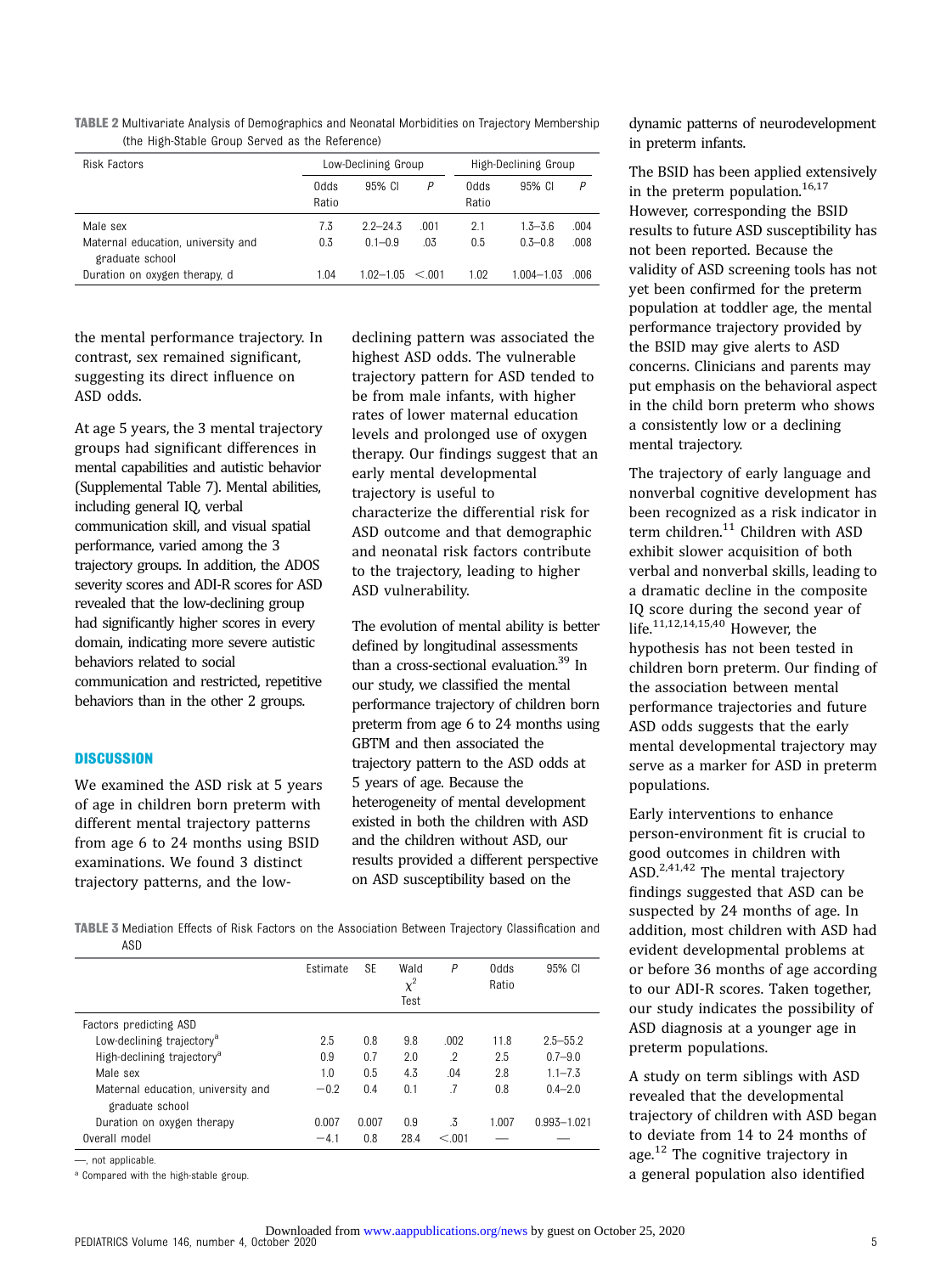a high risk of ASD in children with declining abilities after 12 months of age.[15](#page-6-0),[43](#page-7-0) Our study revealed that preterm children with an ASD risk of 9% in the high-declining group were also characterized by a decline in mental performance between 12 and 24 months. The mental ability of the low-declining group, who showed the highest ASD prevalence of 35%, initiated from a significantly lower intercept at 6 months of age and continued to exhibit the worst scores at age 12 and 24 months. Hence, our study revealed that the differential time window for deviations in mental developmental carried different ASD risks in the preterm population: the children with atypical mental development in the first year of life had the highest ASD risk, whereas the children with a delay in mental development in the second year had an intermediate ASD risk.

Demographic and neonatal risk factors also interacted to affect the development of the trajectory pattern. We found that intrinsic factors and neonatal morbidities affected preterm infants' mental trajectory development. Using multinomial selection, we identified that male sex, prolonged oxygen exposure, and lower maternal education level had influential effects on the preterm infants, causing them to follow the low-declining mental trajectory.

Sex is known to play a significant role in outcomes in preterm populations. $44-49$  $44-49$  We recognized that male sex was predictive of the trajectory of poorer mental performance and higher ASD odds. In addition, sex not only influenced the attribution of the mental developmental trajectory, which in turn brought about a distinct ASD risk, but also imposed a direct effect on ASD irrespective of cognitive function. These findings suggest the dual role of sex on ASD risk in children born preterm.

Ventilator support and chronic lung disease tend to increase cognitive impairment and ASD risk in preterm infants.[27,](#page-7-0)[50](#page-8-0)–[53](#page-8-0) Preterm infants frequently require oxygen supplementation for respiratory insufficiency, but they are also vulnerable to oxidative stress because of immature antioxidant defenses[.54,55](#page-8-0) In our study, we identified the effects of chronic lung disease and longer duration of oxygen therapy on mental performance trajectories and ASD risk, but the underlying mechanism affecting immature brain development remains unclear.[55](#page-8-0)

The significance of maternal education is well-established in developmental psychopathology.[56](#page-8-0)–[59](#page-8-0) Our study revealed that higher maternal education exerted a protective effect on children's mental trajectory development against ASD risk. Maternal educational status may represent socioeconomical class, the quality of parenting skills, and also opportunities for cognitive stimulation at home.<sup>[60](#page-8-0)</sup> The influence of maternal education highlights the importance of nurturing environments, apart from the physical issues, such as morbidities, associated with preterm birth.

In our cohort, 87% of children were managed for neurodevelopment from age 6 months to age 5 years. However, it is possible that the missing data in the remaining 13% of children could have affected the results.<sup>[18,32](#page-7-0)</sup> Detailed family history and parent-child interaction patterns are needed for analysis of the genetic and environmental influences on ASD risk in children born preterm. Because extrauterine immature brain development is vulnerable to adverse exposures during critical care, further studies incorporating the clinical big data, as well as sophisticated neuroimaging analyses, may assist in predicting which trajectory an infant might follow for ASD outcome.

Further multicenter studies recruiting more preterm infants for longitudinal neurodevelopmental follow-up and ASD diagnosis are necessary to validate our findings.

#### **CONCLUSIONS**

The current study revealed that earlylife mental performance trajectory patterns by using the BSID for children born preterm were related to different susceptibility to ASD at age 5 years. The mental trajectory patterns may lead to early identification of vulnerable children for early ASD diagnosis and targeted intervention.

#### ACKNOWLEDGMENTS

The corresponding author, Dr Chao-Ching Huang, had full access to the data set used and analyzed during the current study. This article was edited by the Foreign Language Center, National Cheng Kung University (Tainan, Taiwan). We thank the Premature Baby Foundation of Taiwan and all team members in charge of data collection and assessment of the children. None of these individuals were compensated for their contributions.

#### **ABBREVIATIONS**

| ADI-R: Autism Diagnostic Inter-   |  |  |
|-----------------------------------|--|--|
| view-Revised                      |  |  |
| ADOS: Autism Diagnostic Obser-    |  |  |
| vation Schedule                   |  |  |
| ASD: autism spectrum disorder     |  |  |
| BSID: Bayley Scales of Infant     |  |  |
| Development                       |  |  |
| BSID-II: Bayley Scales of Infant  |  |  |
| Development, Second               |  |  |
| Edition                           |  |  |
| BSID-III: Bayley Scales of Infant |  |  |
| and Toddler Develop-              |  |  |
| ment, Third Edition               |  |  |
| CI: confidence interval           |  |  |
| GBTM: group-based trajectory      |  |  |
| modeling                          |  |  |
| MDI: mental developmental index   |  |  |
|                                   |  |  |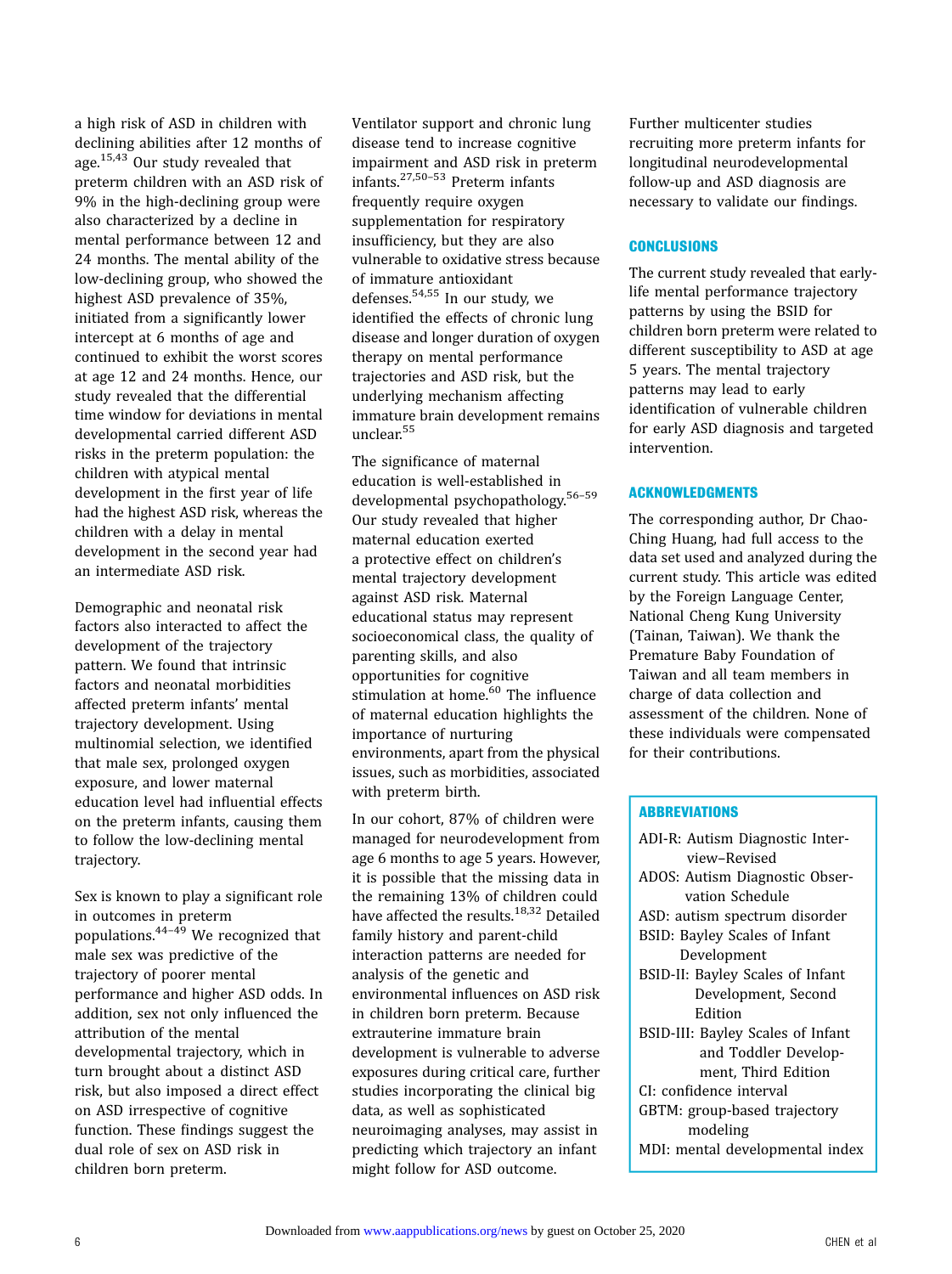<span id="page-6-0"></span>Dr Chen designed and conducted the study, assisted in the statistical analysis, and drafted the manuscript; Dr S.-T. Wang performed the formal statistical analysis and drafted the manuscript; Drs L.-W. Wang and Kao conducted the study, assisted in the interpretation of data, and revised the manuscript for important intellectual content; Dr Chu conducted the study, interpreted the data, provided input on the data analysis, and revised the manuscript for important intellectual content; Dr Wu conducted the study, interpreted the data, and revised the manuscript for important intellectual content; Dr Chiang coordinated and supervised the conduction of the study, curated the data, and made critical manuscript revisions; Dr Huang conceptualized and designed the study, curated the data, and revised the manuscript; and all authors approved the final manuscript as submitted and agree to be accountable for all aspects of the work.

DOI: <https://doi.org/10.1542/peds.2020-0297>

Accepted for publication Jun 4, 2020

Address correspondence to Chao-Ching Huang, MD, Department of Pediatrics, National Cheng Kung University Hospital, College of Medicine, National Cheng Kung University, 138 Sheng-Li Rd, North District, Tainan 70403, Taiwan. E-mail: [huangped@mail.ncku.edu.tw](mailto:huangped@mail.ncku.edu.tw)

PEDIATRICS (ISSN Numbers: Print, 0031-4005; Online, 1098-4275).

Copyright © 2020 by the American Academy of Pediatrics

FINANCIAL DISCLOSURE: The authors have indicated they have no financial relationships relevant to this article to disclose.

FUNDING: Supported by grants from the Taiwan Ministry of Science and Technology (MOST 108-2321-B006-023-MY2 and MOST-105-2410-H-004-071-MY3), the joint grant of National Cheng Kung University and E-Da Hospital (NCKUEDA10306), and the grant of National Cheng Kung University Hospital (NCKUH-10809002). The funding sources had no roles in the design and conduct of the study; collection, management, analysis, and interpretation of the data; preparation, review, or approval of the manuscript; and decision to submit the manuscript for publication. The content is solely the responsibility of the authors and does not necessarily represent the official views of the funding agencies.

POTENTIAL CONFLICT OF INTEREST: The authors have indicated they have no potential conflicts of interest to disclose.

#### REFERENCES

- 1. American Psychiatric Association. Diagnostic and Statistical Manual of Mental Disorders, 5th ed. Washington, DC: American Psychiatric Association; 2013
- 2. Lai MC, Anagnostou E, Wiznitzer M, Allison C, Baron-Cohen S. Evidencebased support for autistic people across the lifespan: maximising potential, minimising barriers, and optimising the person-environment fit. Lancet Neurol. 2020;19(5):434–451
- 3. Baio J, Wiggins L, Christensen DL, et al. Prevalence of autism spectrum disorder among children aged 8 years autism and developmental disabilities monitoring network, 11 sites, United States, 2014. MMWR Surveill Summ. 2018;67(6):1–23
- 4. Zwaigenbaum L, Bauman ML, Fein D, et al. Early screening of autism spectrum disorder: recommendations for practice and research. Pediatrics. 2015;136(suppl 1):S41–S59
- 5. Agrawal S, Rao SC, Bulsara MK, Patole SK. Prevalence of autism spectrum disorder in preterm infants: a metaanalysis. Pediatrics. 2018;142(3): e20180134
- 6. Xie S, Heuvelman H, Magnusson C, et al. Prevalence of autism spectrum

disorders with and without intellectual disability by gestational age at birth in the Stockholm youth cohort: a register linkage study. Paediatr Perinat Epidemiol. 2017;31(6):586–594

- 7. Kim SH, Joseph RM, Frazier JA, et al; Extremely Low Gestational Age Newborn (ELGAN) Study Investigators. Predictive validity of the modified checklist for autism in toddlers (M-CHAT) born very preterm. J Pediatr. 2016;178:101–107.e2
- 8. Hrdlicka M, Dudova I. Screening preterm children for autism at 2 years of age. J Pediatr. 2015;167(1):212
- 9. Gray PH. M-CHAT autism screening may be inaccurate among toddlers born very preterm. J Pediatr. 2017;182: 401–404
- 10. Boone KM, Brown AK, Keim SA. Screening accuracy of the brief infant toddler social-emotional assessment to identify autism spectrum disorder in toddlers born at less than 30 weeks' gestation. Child Psychiatry Hum Dev. 2018;49(4):493–504
- 11. Zwaigenbaum L, Bauman ML, Stone WL, et al. Early identification of autism spectrum disorder: recommendations for practice and research. Pediatrics. 2015;136(suppl 1):S10–S40
- 12. Landa R, Garrett-Mayer E. Development in infants with autism spectrum disorders: a prospective study. J Child Psychol Psychiatry. 2006;47(6):629–638
- 13. Landa RJ, Gross AL, Stuart EA, Faherty A. Developmental trajectories in children with and without autism spectrum disorders: the first 3 years. Child Dev. 2013;84(2):429–442
- 14. Landa RJ, Gross AL, Stuart EA, Bauman M. Latent class analysis of early developmental trajectory in baby siblings of children with autism. J Child Psychol Psychiatry. 2012;53(9):986–996
- 15. Nishimura T, Takei N, Tsuchiya KJ. Neurodevelopmental trajectory during infancy and diagnosis of autism spectrum disorder as an outcome at 32 months of age. Epidemiology. 2019; 30(suppl 1):S9–S14
- 16. Bode MM, D'Eugenio DB, Mettelman BB, Gross SJ. Predictive validity of the Bayley, Third Edition at 2 years for intelligence quotient at 4 years in preterm infants. J Dev Behav Pediatr. 2014;35(9):570–575
- 17. Yu YT, Hsieh WS, Hsu CH, et al. A psychometric study of the Bayley Scales of Infant and Toddler Development - 3rd Edition for term and preterm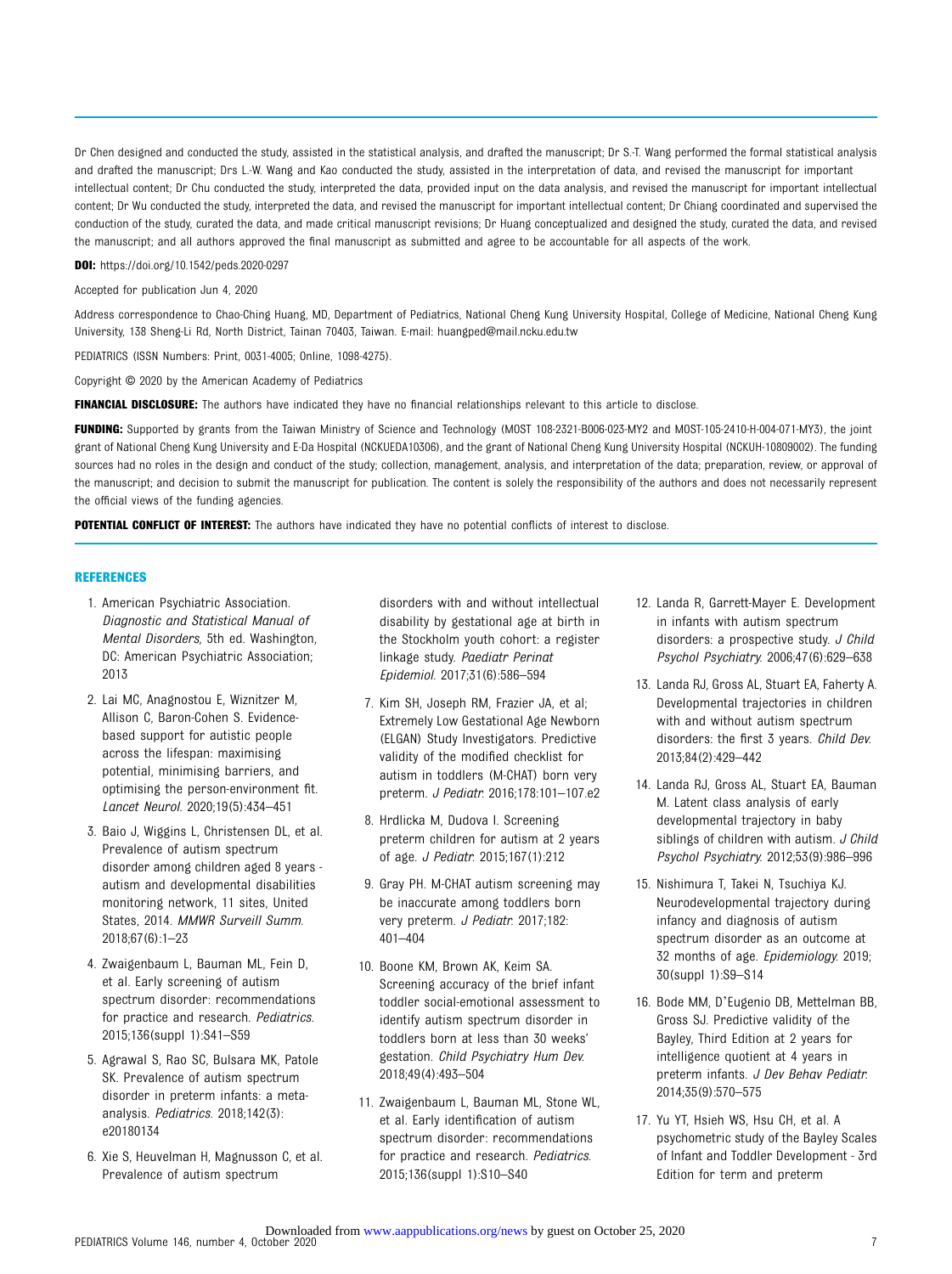<span id="page-7-0"></span>Taiwanese infants. Res Dev Disabil. 2013;34(11):3875–3883

- 18. Nagin DS, Odgers CL. Group-based trajectory modeling in clinical research. Annu Rev Clin Psychol. 2010;6:109–138
- 19. Tu YF, Wang LW, Wang ST, Yeh TF, Huang CC. Postnatal steroids and febrile seizure susceptibility in preterm children. Pediatrics. 2016;137(4): e20153404
- 20. Wang LW, Lin YC, Wang ST, Huang CC; on behalf of the Taiwan Premature Infant Developmental Collaborative Study Group. Identifying risk factors shared by bronchopulmonary dysplasia, severe retinopathy, and cystic periventricular leukomalacia in very preterm infants for targeted intervention. Neonatology. 2018;114(1):17–24
- 21. Lord C, Rutter M, Le Couteur A. Autism Diagnostic Interview-Revised: a revised version of a diagnostic interview for caregivers of individuals with possible pervasive developmental disorders. J Autism Dev Disord. 1994;24(5): 659–685
- 22. Lord C, Rutter M, Goode S, et al. Autism diagnostic observation schedule: a standardized observation of communicative and social behavior. J Autism Dev Disord. 1989;19(2): 185–212
- 23. Chen LW, Wang ST, Wang LW, et al. Behavioral characteristics of autism spectrum disorder in very preterm birth children. Mol Autism. 2019;10:32
- 24. Chu CL, Chiang CH, Wu CC, Hou YM, Liu JH. Service system and cognitive outcomes for young children with autism spectrum disorders in a rural area of Taiwan. Autism. 2017;21(5): 581–591
- 25. Chiang CH, Wu CC, Hou YM, Chu CL, Liu JH, Soong WT. Development of T-STAT for early autism screening. J Autism Dev Disord. 2013;43(5):1028–1037
- 26. Palisano R, Rosenbaum P, Walter S, Russell D, Wood E, Galuppi B. Development and reliability of a system to classify gross motor function in children with cerebral palsy. Dev Med Child Neurol. 1997;39(4):214–223
- 27. Adams-Chapman I, Heyne RJ, DeMauro SB, et al; Follow-Up Study of the Eunice Kennedy Shriver National Institute of Child Health and Human Development

Neonatal Research Network. Neurodevelopmental impairment among extremely preterm infants in the Neonatal Research Network. Pediatrics. 2018;141(5):e20173091

- 28. Moore T, Johnson S, Haider S, Hennessy E, Marlow N. Relationship between test scores using the second and third editions of the Bayley Scales in extremely preterm children. J Pediatr. 2012;160(4):553–558
- 29. Gotham K, Risi S, Pickles A, Lord C. The Autism Diagnostic Observation Schedule: revised algorithms for improved diagnostic validity. J Autism Dev Disord. 2007;37(4):613–627
- 30. Gotham K, Pickles A, Lord C. Standardizing ADOS scores for a measure of severity in autism spectrum disorders. J Autism Dev Disord. 2009;39(5):693–705
- 31. Hus V, Gotham K, Lord C. Standardizing ADOS domain scores: separating severity of social affect and restricted and repetitive behaviors. J Autism Dev Disord. 2014;44(10):2400–2412
- 32. Nagin DS. Group-based trajectory modeling: an overview. Ann Nutr Metab. 2014;65(2–3):205–210
- 33. Klijn SL, Weijenberg MP, Lemmens P, van den Brandt PA, Lima Passos V. Introducing the fit-criteria assessment plot - a visualisation tool to assist class enumeration in group-based trajectory modelling. Stat Methods Med Res. 2017; 26(5):2424–2436
- 34. Puhr R, Heinze G, Nold M, Lusa L, Geroldinger A. Firth's logistic regression with rare events: accurate effect estimates and predictions? Stat Med. 2017;36(14):2302–2317
- 35. Tutz G, Pößnecker W, Uhlmann L. Variable selection in general multinomial logit models. Comput Stat Data Anal. 2015;82:207–222
- 36. Cherrie J. Variable screening for multinomial logistic regression on very large data sets as applied to direct response modeling. SAS Global Forum; 2007
- 37. Wang J, Wei R, Jia W. A quick tour of multiROC. Available at: [https://mran.](https://mran.microsoft.com/snapshot/2018-02-12/web/packages/multiROC/vignettes/my-vignette.html) [microsoft.com/snapshot/2018-02-12/](https://mran.microsoft.com/snapshot/2018-02-12/web/packages/multiROC/vignettes/my-vignette.html) [web/packages/multiROC/vignettes/my](https://mran.microsoft.com/snapshot/2018-02-12/web/packages/multiROC/vignettes/my-vignette.html)[vignette.html](https://mran.microsoft.com/snapshot/2018-02-12/web/packages/multiROC/vignettes/my-vignette.html). Accessed April 1, 2020
- 38. Hayes AF, Rockwood NJ. Regressionbased statistical mediation and moderation analysis in clinical research: observations, recommendations, and implementation. Behav Res Ther. 2017;98:39–57
- 39. Ployhart RE, Vandenberg RJ. Longitudinal research: the theory, design, and analysis of change. J Manage. 2010;36(1):94–120
- 40. Bryson SE, Zwaigenbaum L, Brian J, et al. A prospective case series of highrisk infants who developed autism. J Autism Dev Disord. 2007;37(1):12–24
- 41. Nevill RE, Lecavalier L, Stratis EA. Metaanalysis of parent-mediated interventions for young children with autism spectrum disorder. Autism. 2018;22(2):84–98
- 42. Gengoux GW, Abrams DA, Schuck R, et al. A pivotal response treatment package for children with autism spectrum disorder: an RCT. Pediatrics. 2019;144(3):e20190178
- 43. Nishimura T, Takei N, Tsuchiya KJ, Asano R, Mori N. Identification of neurodevelopmental trajectories in infancy and of risk factors affecting deviant development: a longitudinal birth cohort study. Int J Epidemiol. 2016;45(2):543–553
- 44. Garfinkle J, Yoon EW, Alvaro R, et al; Canadian Neonatal Network Investigators. Trends in sex-specific differences in outcomes in extreme preterms: progress or natural barriers? Arch Dis Child Fetal Neonatal Ed. 2020;105(2):158–163
- 45. Joseph RM, O'Shea TM, Allred EN, et al. Prevalence and associated features of autism spectrum disorder in extremely low gestational age newborns at age 10 years. Autism Res. 2017;10(2): 224–232
- 46. Pinto-Martin JA, Levy SE, Feldman JF, Lorenz JM, Paneth N, Whitaker AH. Prevalence of autism spectrum disorder in adolescents born weighing ,2000 grams. Pediatrics. 2011;128(5): 883–891
- 47. Johnson S, Hollis C, Kochhar P, Hennessy E, Wolke D, Marlow N. Autism spectrum disorders in extremely preterm children. J Pediatr. 2010; 156(4):525–531.e2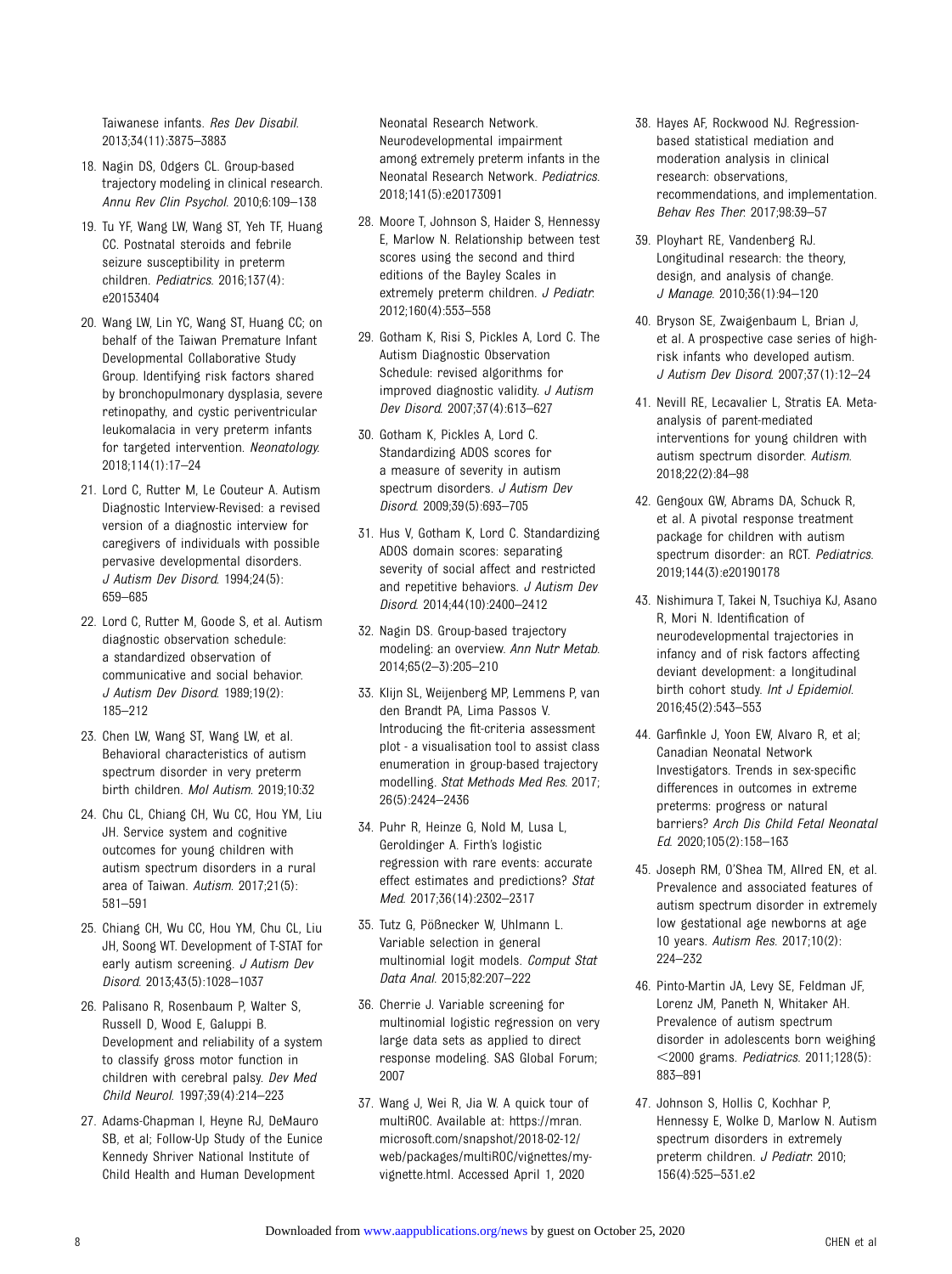- <span id="page-8-0"></span>48. Kuban KC, Joseph RM, O'Shea TM, et al; Extremely Low Gestational Age Newborn (ELGAN) Study Investigators. Girls and boys born before 28 weeks gestation: risks of cognitive, behavioral, and neurologic outcomes at age 10 years. J Pediatr. 2016;173:69–75.e1
- 49. Ferri SL, Abel T, Brodkin ES. Sex differences in autism spectrum disorder: a review. Curr Psychiatry Rep. 2018;20(2):9
- 50. Twilhaar ES, Wade RM, de Kieviet JF, van Goudoever JB, van Elburg RM, Oosterlaan J. Cognitive outcomes of children born extremely or very preterm since the 1990s and associated risk factors: a meta-analysis and metaregression. JAMA Pediatr. 2018;172(4): 361–367
- 51. Hack M, Taylor HG, Schluchter M, Andreias L, Drotar D, Klein N. Behavioral outcomes of extremely low birth weight children at age 8 years. J Dev Behav Pediatr. 2009;30(2):122–130
- 52. Stålnacke SR, Tessma M, Böhm B, Herlenius E. Cognitive development trajectories in preterm children with very low birth weight longitudinally followed until 11 years of age. Front Physiol. 2019;10:307
- 53. Kuzniewicz MW, Wi S, Qian Y, Walsh EM, Armstrong MA, Croen LA. Prevalence and neonatal factors associated with autism spectrum disorders in preterm infants. J Pediatr. 2014;164(1):20–25
- 54. Tarnow-Mordi W, Stenson B, Kirby A, et al; BOOST-II Australia and United Kingdom Collaborative Groups. Outcomes of two trials of oxygensaturation targets in preterm infants. N Engl J Med. 2016;374(8):749–760
- 55. Saugstad OD, Oei JL, Lakshminrusimha S, Vento M. Oxygen therapy of the newborn from molecular understanding to clinical practice. Pediatr Res. 2019;85(1):20–29
- 56. Linsell L, Johnson S, Wolke D, et al. Cognitive trajectories from infancy to early adulthood following birth before

26 weeks of gestation: a prospective, population-based cohort study. Arch Dis Child. 2018;103(4):363–370

- 57. McManus BM, Poehlmann J. Maternal depression and perceived social support as predictors of cognitive function trajectories during the first 3 years of life for preterm infants in Wisconsin. Child Care Health Dev. 2012; 38(3):425–434
- 58. Yaari M, Mankuta D, Harel-Gadassi A, et al. Early developmental trajectories of preterm infants. Res Dev Disabil. 2018;81:12–23
- 59. Luu TM, Vohr BR, Allan W, Schneider KC, Ment LR. Evidence for catch-up in cognition and receptive vocabulary among adolescents born very preterm. Pediatrics. 2011;128(2):313–322
- 60. Harding JF. Increases in maternal education and low-income children's cognitive and behavioral outcomes. Dev Psychol. 2015;51(5):583–599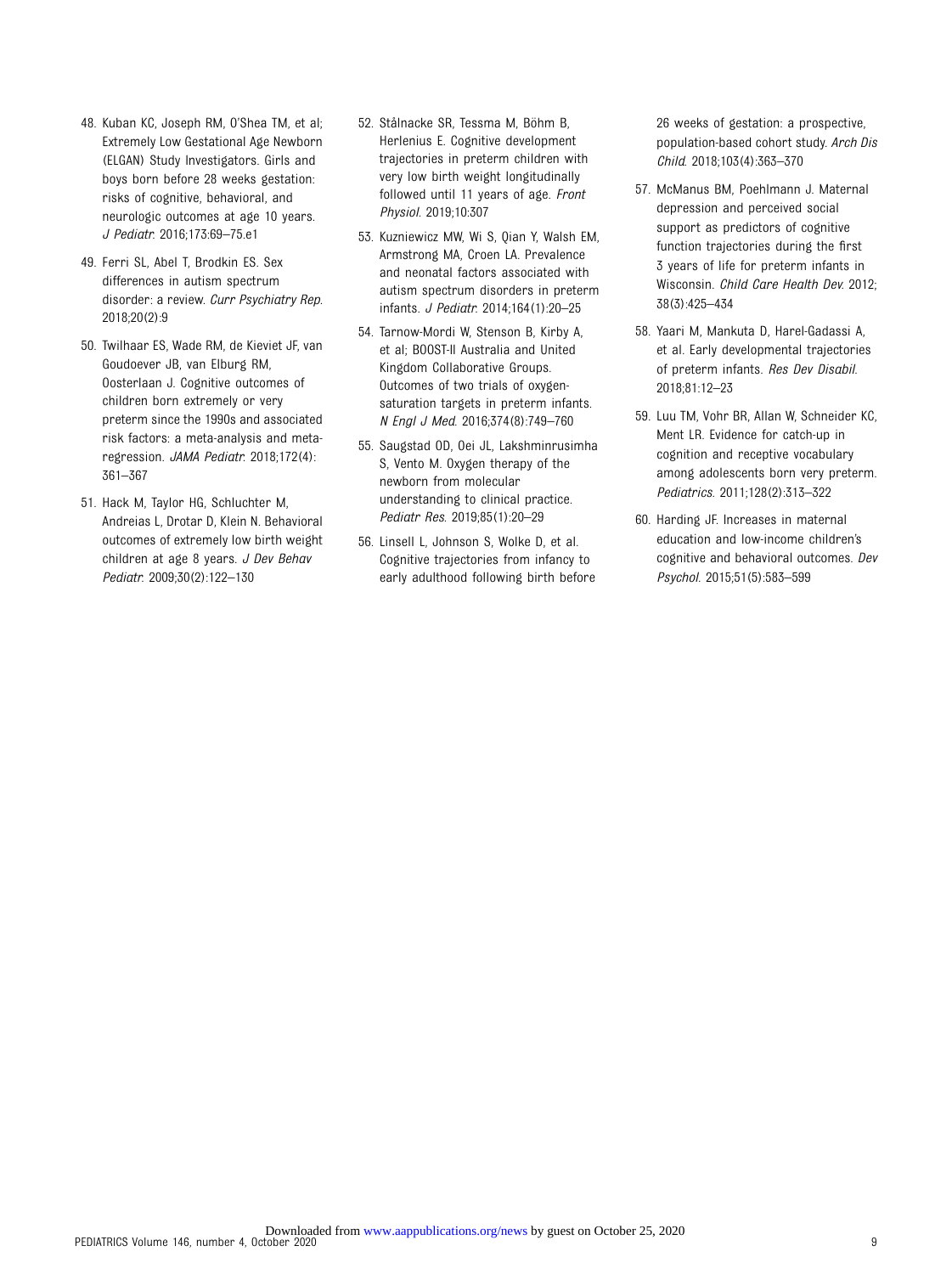## **Children Born Very Preterm Early Neurodevelopmental Trajectories for Autism Spectrum Disorder in**

*Pediatrics* originally published online September 8, 2020; Chin-Chin Wu, Chung-Hsin Chiang and Chao-Ching Huang Li-Wen Chen, Shan-Tair Wang, Lan-Wan Wang, Yu-Chia Kao, Ching-Lin Chu,

| Updated Information $\&$<br><b>Services</b> | including high resolution figures, can be found at:<br>http://pediatrics.aappublications.org/content/early/2020/09/04/peds.2<br>020-0297                                                                                                                                                                                                                                                                                                                                                                             |
|---------------------------------------------|----------------------------------------------------------------------------------------------------------------------------------------------------------------------------------------------------------------------------------------------------------------------------------------------------------------------------------------------------------------------------------------------------------------------------------------------------------------------------------------------------------------------|
| <b>References</b>                           | This article cites 57 articles, 10 of which you can access for free at:<br>http://pediatrics.aappublications.org/content/early/2020/09/04/peds.2<br>020-0297#BIBL                                                                                                                                                                                                                                                                                                                                                    |
| <b>Subspecialty Collections</b>             | This article, along with others on similar topics, appears in the<br>following collection(s):<br><b>Developmental/Behavioral Pediatrics</b><br>http://www.aappublications.org/cgi/collection/development:behavior<br>al issues sub<br>Autism/ASD<br>http://www.aappublications.org/cgi/collection/autism:asd_sub<br><b>Fetus/Newborn Infant</b><br>http://www.aappublications.org/cgi/collection/fetus:newborn_infant_<br>sub<br><b>Neonatology</b><br>http://www.aappublications.org/cgi/collection/neonatology_sub |
| Permissions & Licensing                     | Information about reproducing this article in parts (figures, tables) or<br>in its entirety can be found online at:<br>http://www.aappublications.org/site/misc/Permissions.xhtml                                                                                                                                                                                                                                                                                                                                    |
| <b>Reprints</b>                             | Information about ordering reprints can be found online:<br>http://www.aappublications.org/site/misc/reprints.xhtml                                                                                                                                                                                                                                                                                                                                                                                                  |

# **American Academy of Pediatrics**



DEDICATED TO THE HEALTH OF ALL CHILDREN®